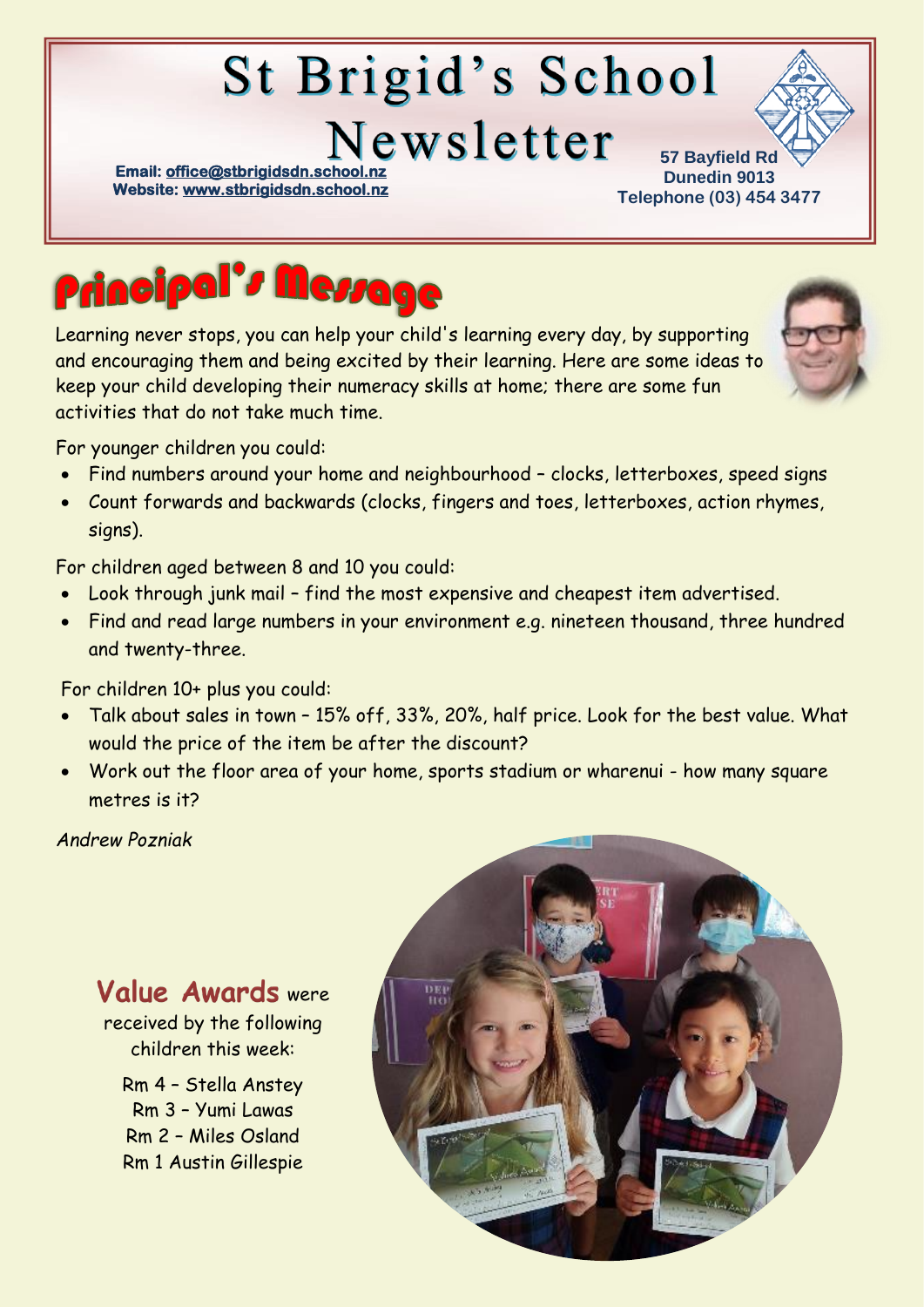*25 March 2022*

# St Bolgld's House Groups

*Congratulations to* **Aubert House** *who were the winning House this week.*

*Our House Token Winners this week:* **de Paul House:** Koby Stanton **Aubert House:** Harper Williams **McAuley House:** Elizabeth Daniels

A warm welcome to Isla Toomalatai who started school in Room 4 this week.



# Covid-19 Information

New Zealand remains at red.

There is no change to masks in education settings from the existing Red setting. Medicalgrade masks remain a requirement for staff working indoors with children and young people in Years 4-13, for us at school it remains all children in Rooms 1 & 2.

For all New Zealanders, including school settings, masks will not be required outdoors. Capacity limits will be removed for outdoor events and activities.

Indoor capacity limits for extra-curricular activities increase to 200 people, or a maximum capacity based on the maximum number of people who could occupy the space if each person was one metre apart (whichever is lower).

Please Note: The St Brigid's Family Mass that was to be held on 27<sup>th</sup> March has now been postponed until next term.

Holy Week begins on Sunday 10<sup>th</sup> April and ends on Saturday 16<sup>th</sup> April, this covers the last week of term.

**Contact Details** Please contact the office if your contact details have changed recently as we are aware that some phone numbers, emails and addresses may not be current.

**Futsal Fees Reminder:** Futsal registration of \$60 for many players is now well overdue, if you have not yet paid then please pay promptly.

**Stationery Purchases** – there are still some payments owing for beginning of the year stationery. We encourage parents to look at the option of setting up automatic payments to spread the payments throughout the year which can be easier on a budget than paying in a lump sum.

**Copier & Term 1 EOTC Contributions** – we greatly appreciate and are reliant on parents' contributions towards the costs of photocopying and Education outside the Classroom activities.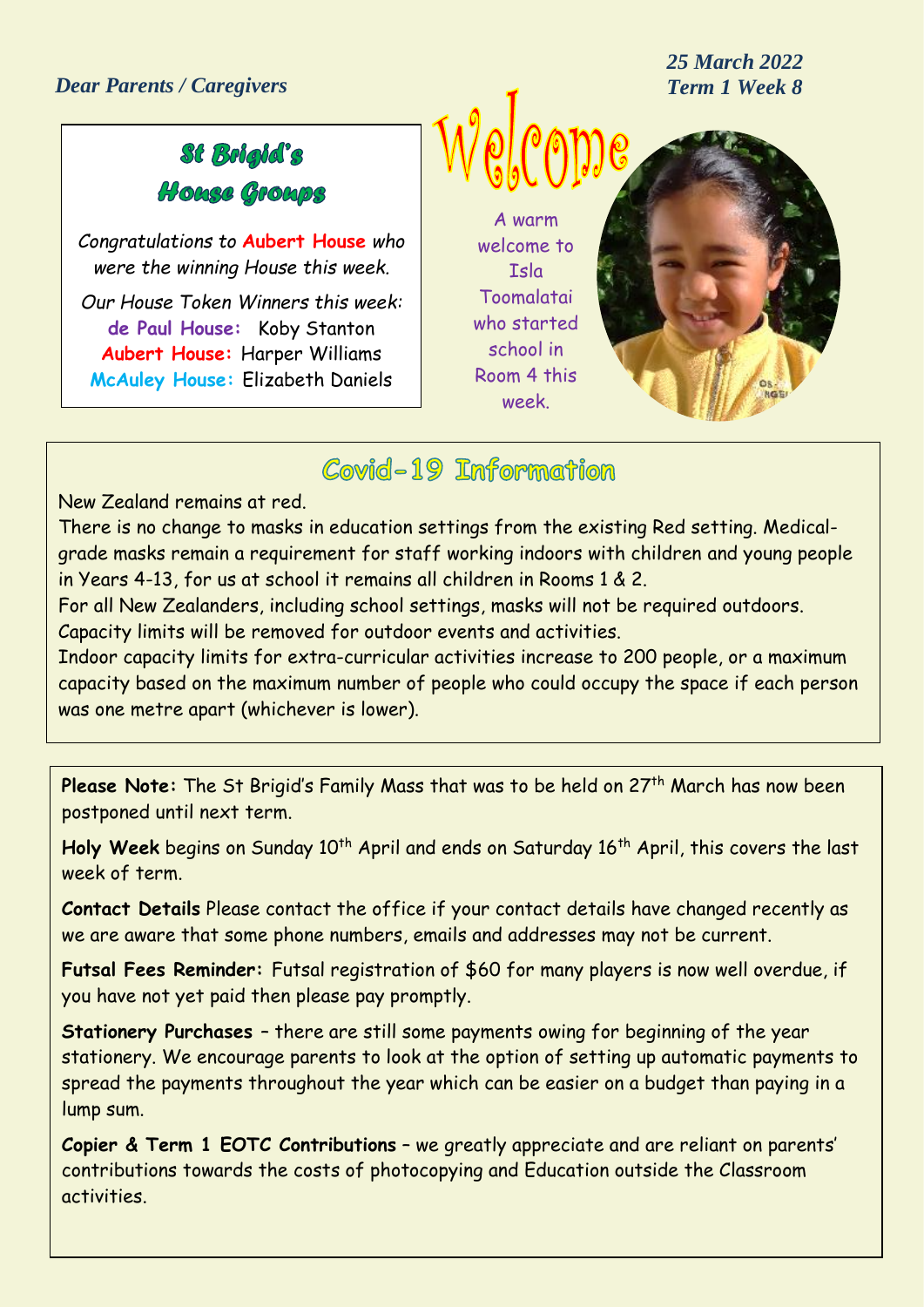| What's on Next Week |                         |
|---------------------|-------------------------|
| Tues 29             | Futsal - Superstars     |
| <b>Wed 30</b>       | Futsal - Strikers       |
| <b>Wed 30</b>       | <b>BOT Zoom Meeting</b> |
| What's on this Term |                         |
| Mon 11 -            | <b>Holy Week</b>        |
| Thurs 14            |                         |
| April               |                         |
| Thurs 14            | Last Day of Term 1      |
| April               |                         |
| Mon 2 May           | Term 2 Begins           |



**Futsal** - Results: Superstars won. P.O.D – Theo Hawkins Strikers won. P.O.D – Vincent Beatson

If your child is not able to play, please contact your coach as soon as possible. Please be on time to pick up your children after their game. If you are running late please let your Coach know.

#### **BOT News**

Next Meeting by Zoom Wednesday 30 March at 6pm

## **R. E. COMMENT**

Week 8: Violet 21st - 25th March 3rd Week Lent *23rd* Saint Turibius de Mogrovejo 25th Day of Prayer for Family Life 25<sup>th</sup> THE ANNUNCIATION OF THE LORD

The Annunciation celebrates the appearance of the Angel Gabriel to the Virgin Mary to announce of the birth of Christ. Mary does not understand the announcement but has faith and accepts God's trust in her and the difficult journey ahead.

How often do we need to have faith and trust even though we may not completely understand? The Church recognises Mary's courage in this feast.

> **School Bank Account Details Board of Trustees - School Account**:

> > 06 0942 0045712 00

(For stationery payments, sports fees, EOTC & Copier contributions etc)

**PTA – Fundraising Account**: 03 1732 0001257 00 (For fundraising, uniform shop, lunch orders etc).

Kind regards Andrew Pozniak